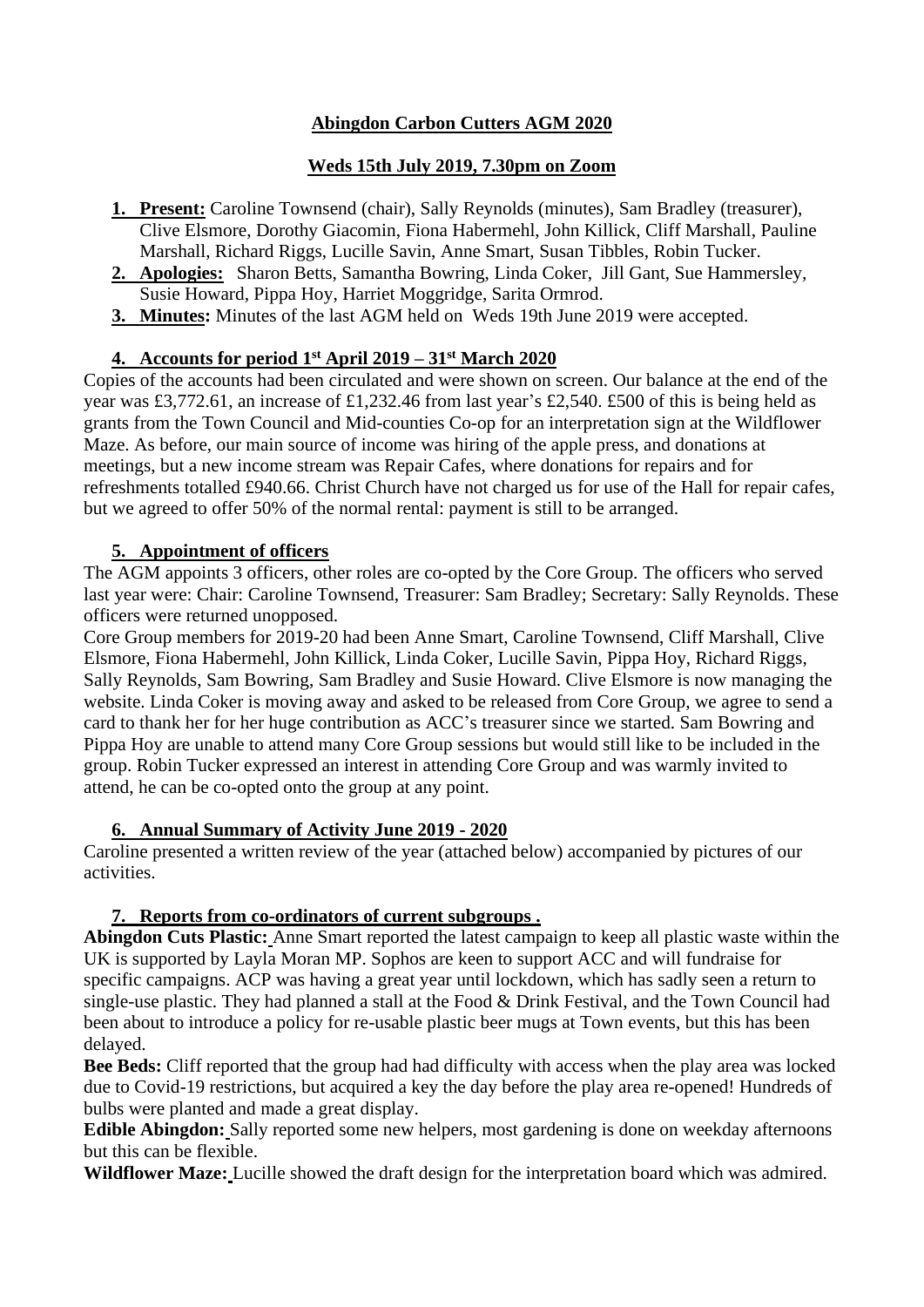**Cycling & walking:** Robin gave an overview of this new initiative, soon to be renamed "Abingdon Liveable Streets", a branch of Oxfordshire Liveable Streets or OLS<https://oxlivsts.org.uk/> ALS is a co-operation between members of ACC, AbiBike, Abingdon Freewheeling, Sustrans, Ramblers and Health Walks, aiming to make Abingdon more attractive for active travel – walking, cycling, wheelchairs and scooters etc. Robin has been co-ordinating a survey of existing cycle and walking paths within Abingdon, which will contribute to the Town Council's Neighbourhood Plan and form the basis of an "LCWIP" (Local Cycling & Walking Infrastructure Plan) for OCC. One new initiative is "School Streets" where streets around schools are temporarily closed at both ends of the school day to encourage active travel to school. He is due to meet with OCC councillors and officers to help with a bid for Covid-19-related government funds for innovations in active travel.

**Food Group:** Fiona reported that South Abingdon Children's Centre is re-opening but that she doesn't plan to offer cookery sessions until the risk from Covid-19 is much less. The edible hedge in Caldecott Meadow separating the "forest garden" area from the playing field was pruned professionally with 50% of the cost being paid by ACC. This will stimulate the hedge to thicken up and it can now be kept under control by volunteers. The produce table at St Eth's is Food Group's way of replacing the Friday morning market at St Nicolas Church which has stopped.

**Repair Café:** Richard reported that some other repair cafes are running "virtual repair cafes" with repairers offering suggestions and support for repairers via video link, but we have no plans to do that here.

**Tree Planting:** Sally and Lucille reported 2 potential sites for planting trees in Autumn: Catherine McNeill is investigating the possibility of applying for a grant for planting around the children's playground on Caldecott Recreation Ground, owned by the Town Council, and Lucille has surveyed Rye Farm Meadow, owned by the Vale District Council, as a potential site for hundreds of trees from the Woodland Trust. Lockdown stalled progress on obtaining permission but the group plans to meet on Weds 22nd July by Zoom to progress the requests.

AbiMeds: Clive reported that this innovative scheme operated with help from many individual Carbon Cutters as well as Abingdon Freewheeling members, collecting and delivering 3019 prescriptions, 219 books and some wellbeing packets, protecting patients and staff from Covid-19 transmission and saving many miles of fossil-fuelled delivery vehicles. The service is beginning to taper off as lockdown eases.

# **8. Suggestions for New Activities for 2020-2021.**

**Cosy Homes Oxfordshire**: Richard, Anne and Paul have been engaging with Cosy Homes Oxfordshire, a one-stop-shop home retrofit service, currently running as a pilot project resulting from a grant bid by three partners in Oxfordshire: Low Carbon Hub, National Energy Foundation, and Retrofit Works. They are looking for homeowners interested in using the retrofit service: Anne will send details to Core Group. Richard has invited a Cosy Homes staff member to give the talk at our September meeting, and we hope at that stage to have enough experience and knowledge to be able to ramp up our advertising of the project to our members.

Date of Next Core Group Meeting: Weds 2<sup>nd</sup> September, 7.30pm either in St Ethelwolds garden or on Zoom.

**Next ACC open meeting:** Weds  $16<sup>th</sup>$  September, 7.30pm, talk by Cosy Homes, venue tba. **Next AGM - 3 rd Wednesday in June or July 2020**

Meeting closed at 8.40 pm

Attachments below:

- 1. Abingdon Carbon Cutters Annual Summary of Activity July 2019-June 2020
- 2. ACC accounts inc-exp 1 April 2019 31 March 2020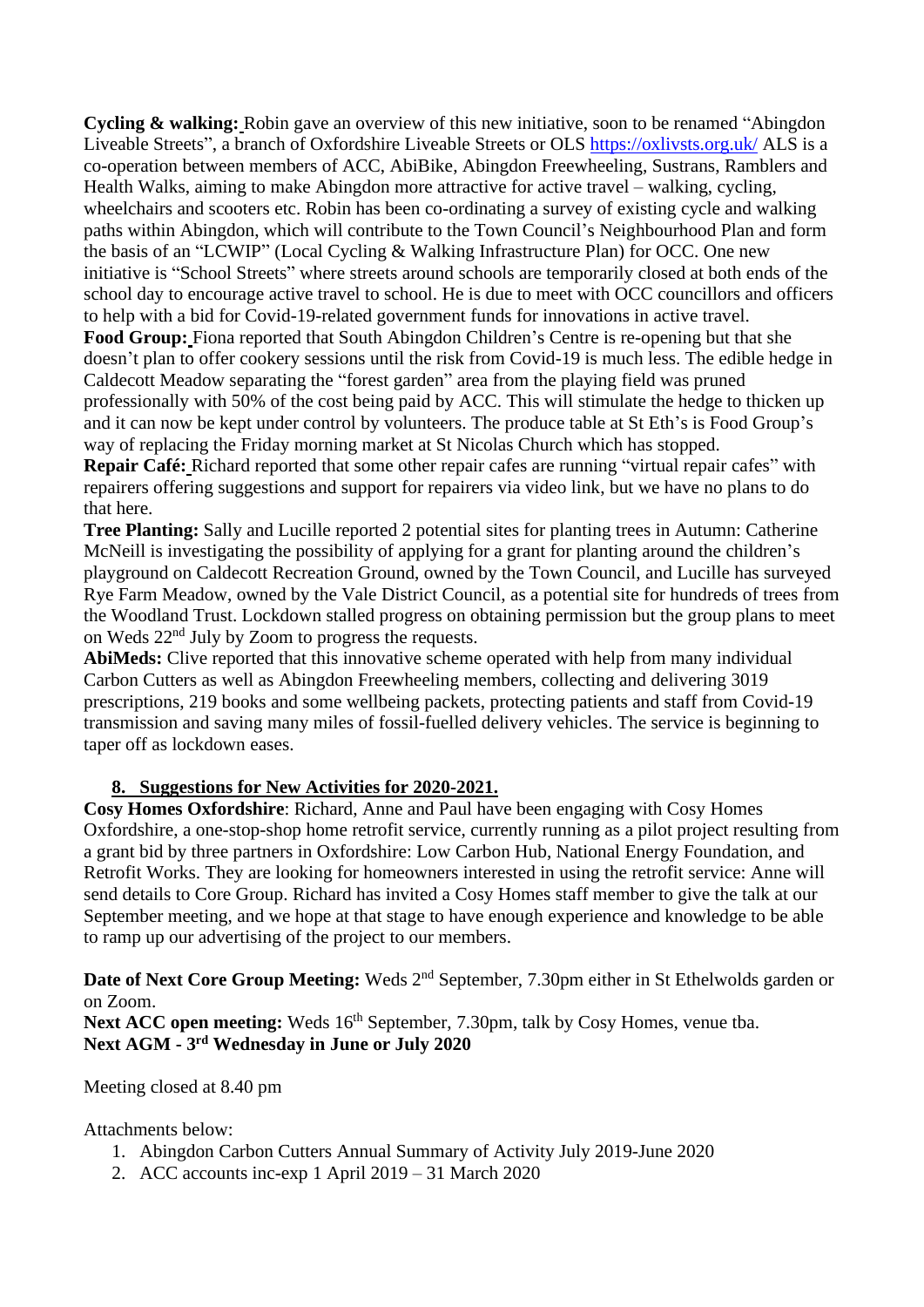#### **ACC Annual Summary of Activity June 2019 –June 2020**

Welcome to the AGM. A very different year at Carbon Cutters; ….

- We achieved SAS (Surfers Against Sewage) "Plastic-Free Community" status
- We have set up a walking and cycling group for Abingdon
- We have ramped up interest in our Trees group

#### **Edible Abingdon**

## Flower/Veg Beds *(Pat, Jenny, Sharon, Petra, Sally)*

Edible Abingdon have managed to grow herbs, veggies and flowers on all three sites in spite of lockdown restrictions, and have recently erected 2 small raised beds by the kiosk beds from lined sleepers, Lucille provided soil and compost and Jason, a Vale contractor, also brought compost. This will allow access for wheelchair gardening.

The beds were planted up with veg grown by Sharon and flowers by Petra. The group are watering and maintaining all 3 sites.

# Bee Beds *(Cliff, Pauline, Susie, Lucille)*

13 people turned up to help plant bulbs in the Spring and it was a lovely occasion. The perennials are now in full bloom and attracting lots of bees.

## Wildflower Meadow *(Lucille)*

[naturesigndesign.co.uk](https://www.naturesigndesign.co.uk/) have been commissioned to make an A1-sized interpretation sign for the Wildflower Maze on Abbey Meadow. Posts will be set in concrete. The board is much needed to raise awareness of the Maze. ACC, the Town Council and the CAG have funded the sign.

## **Carbon Footprint calculator**

4 schools agreed to use the WWF Carbon Footprint calculator as promoted by ACC.

## **Apple Juicing**

We ran the apple press in the community FreeSpace in the precinct in the Autumn and hired out all three sets of apple-pressing kit to individuals and schools. Donations at the FreeSpace and hire of the apple presses raised £1251 less £25 donation to Abingdon Free Space.

A further £24.50 was made from the sale of apple juice at the St Eth's extravaganza.

We spent £202.99 to Rupert at Tiddly Pommes for servicing of the apple pressing equipment.

## **Student Consultancy Teams**

John Killick and Cliff Marshall supervised Oxford University students. Both reports have been received and circulated: one on the Carbon Footprint of Money, and one on Carbon Offsetting. The students would like to meet ACC at a future date to discuss the reports.

**Food Group** *(Fiona, Anthea, Sally, Susie)*

Cookery in Abingdon Carousel Family Centre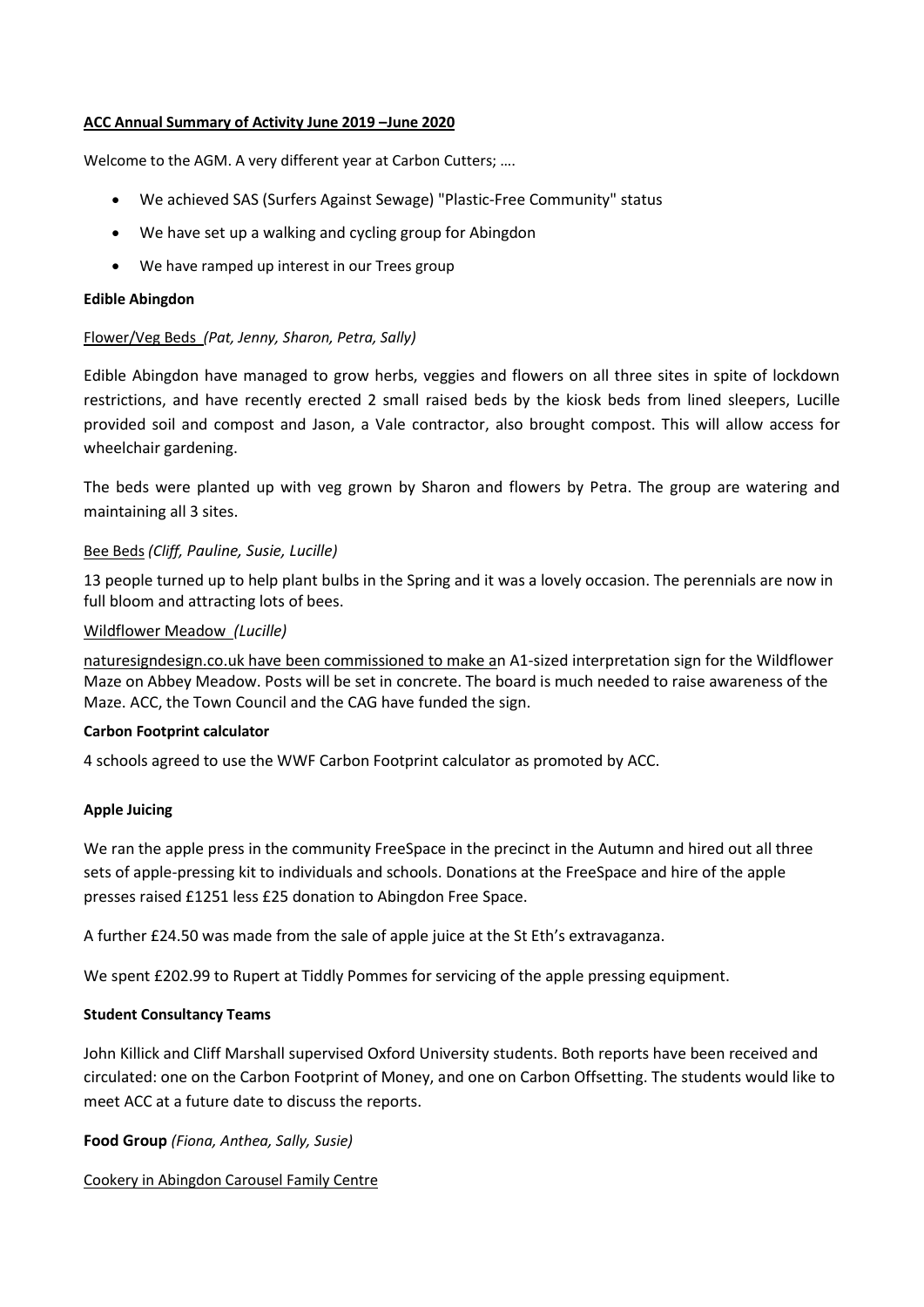Fiona and Anthea ran the cooking class until lockdown. Due to high levels of food poverty in South Abingdon, Fiona had arranged for Oxford Food Bank to supply extra food so that members could take away food after Cooking Club.

The Food Group has set up a table inside the gate of St Eth's for donations of plants and produce, which has raised £390 for Abingdon Food Bank. Susie has been sending the money direct to the Food Bank

# **Abingdon Cuts Plastic** *(Anne; Chair, Caroline, Marion)*

ACP had many events and actions this year:

In September: "A Plastic Ocean" was screened at the Friends Meeting Place and we had a mass unwrap at Tesco; 82 people took part, 3 trolleys full of plastic wrapping were collected.

In October, ACP were involved in organising the River & River Bank Bank clean up and in November The Mayor gave a reception to celebrate Abingdon achieving plastic free status. We now have 16 Plastic-Free Business Champions and over 24 Community Allies, including Miele, Sophos and Waitrose.

In February, Anne organised an interesting and informative visit the Biodigester near Wallingford. She has given talks on "plastic pollution and what we can do about it " at schools and Scout groups.

Currently, Andrew Covenay, Town councillor, is writing a plan for plastic-free Abingdon and is keen to work with Abingdon Cuts Plastic.

# **Repair Café** *(Richard and Susie)*

Cafes were successfully run on 7<sup>th</sup> Sept, 2nd November and 15<sup>th</sup> Feb 2020 at Christchurch Hall. The administration process has been streamlined to get visitors through more rapidly, we have had many skilled people volunteering their services and the café has provided a high standard of tea and cakes.

Two smaller repair cafes were also run at Oxford Wood Recycling

## **Trees Group** *(Sally; Secretary, Caroline; Chair, Clive, John, Lucille, Catherine and Tracy)*

The Trees group took off this year – we had three meetings, the third of which had 14 attendees including the Mayor and 2 OCC councillors. We identified several site in Abingdon which we considered suitable for tree-planting. The lockdown has hampered progress in obtaining permission to plant on these sites.

One particular site that we are interested in is Rye Farm Meadow. Lucille has surveyed Rye Farm Meadow where there are poplars planted last year by Rotary and she thinks there is room for 1000 trees which could be planted with inexpensive whips. The VWHDC has agreed a budget which puts funding towards a climate change lead and for community grants, but this is currently all on hold. However, the chair of the Vale Climate Advisory Committee has asked for us to send plans for planting trees on Rye Farm Meadow by 21<sup>st</sup> July, which Lucille and Sally are working on

We have attended some events:

In December, Tracy, Clive and Caroline attended a training session on tree planting and how to organise a tree-planting session. This year, Caroline and John attended the Tree planting in Drayton organised by Tracy Jesson; 70 trees were planted and Clive attended a Friends of the Earth training session.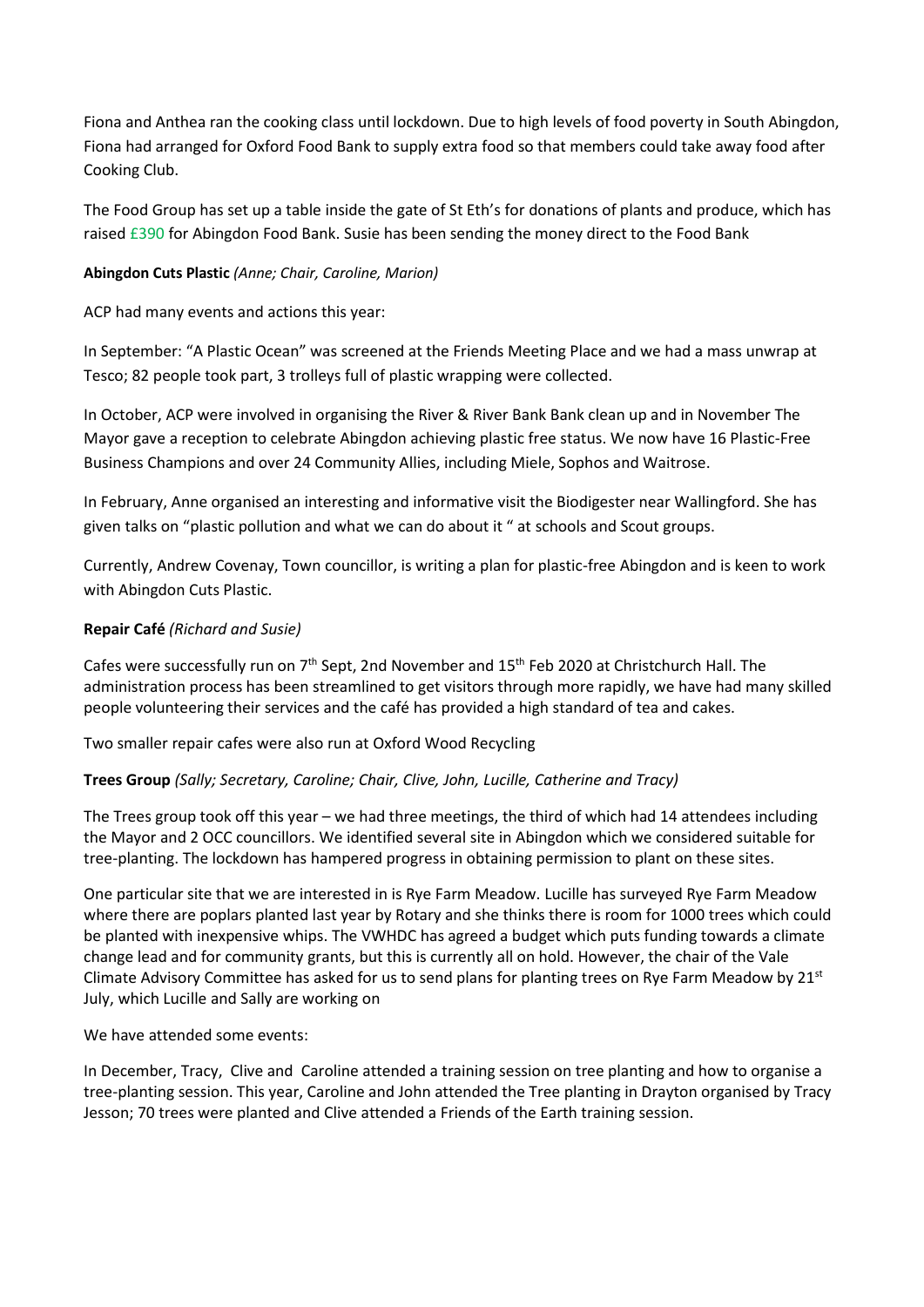# **Abingdon Liveable Streets** *(Sally, Anne, Caroline, John and Richard)*

We formed this group in response to the cleaner air and reduced traffic during lockdown to improve cycling and walking infrastructure in Abingdon. The first meeting was attended on Zoom by 12 people including Charlie Birks the mayor and people from Sustrans, Abibikes, Freewheelers and XR. A further three meetings followed

We designed a questionnaire for school students and their parents to give their views on the safety of the school run and to suggest possible improvements. After a pilot trial at Caldecott School, our cycling & walking questionnaire went out to all Abingdon schools and over 600 replies have been received to date.

The government have offered funding for innovative ideas regarding repurposing roadways for active travel. Oxfordshire County Council submitted a bid for the  $1<sup>st</sup>$  phase of funding, but were only allotted half of the possible grant. Fortunately there will be a second tranche of funding available for quick innovations to improve cycling and walking routes and there are interested parties in Abingdon wishing to be involved in constructing the new bid.

Volunteers from Abingdon Carbon Cutters & Abibike have been recruited to survey all the main cycle routes in Abingdon, and Health Walks volunteers are surveying walking routes. Robin Tucker of Oxfordshire Cycling Network (OCN) is co-ordinating the results and will liaise with the District & County Councils in time for the 2<sup>nd</sup> tranche of money.

Once collated, ACC can lobby OCC for better routes and have them included in Abingdon's Neighbourhood Plan.

## **ACC Events**

We had a number of well-attended talks at the Guildhall including Phil Coker on "How Renewables are changing the energy system" and "Travel options for a low-carbon future" In November, Chris Church spoke about FoE's new report, "Fast Forward Oxfordshire". In February, a film by the Landworkers Alliance "In Our Hands – seeding change" followed by a speaker, Joanna from Stonehill Community gardens was wellreceived. Post-lockdown, we had three great Zoom talks: Sue Roberts- "What Price Local Democracy"?, Phil Coker: "What Future for Gas in a Low-Carbon world"? and Daniel Scharf invited his family along to discuss "Family climate emergency declarations".

At our stall at Christmas Extravaganza. Caroline, Anne, Clive, Lucille and others made a very attractive display of plastic-free decorations and we won the prize for the most Christmassy stall! We gave out free hot mulled apple juice from juice pressed in the community shop. Layla Moran visited our stall.

## **The Town Council**

## The Neighbourhood Plan process

Members of ACC had a video conference with Richard Eastham, Abingdon Town Council's neighbourhood planning consultant on 18 May. Richard explained that the plan is useful for defining the use of land and buildings within the town area –features that would require planning permission to change their use. A neighbourhood plan could protect a piece of land from development should it fulfil one of the following criteria: beauty, tranquillity, wildlife, recreation, history.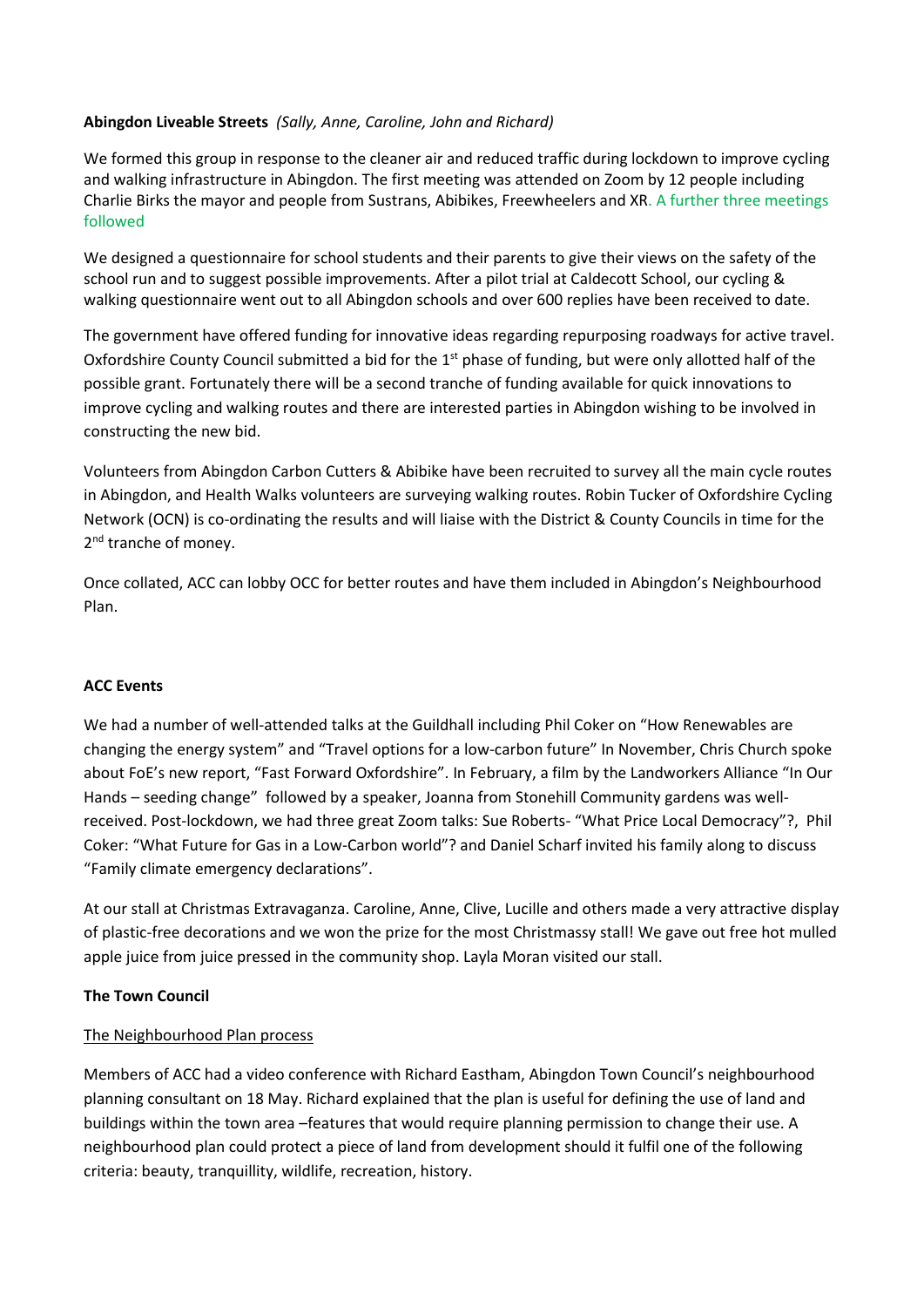## Green Scrutiny Committee

We liaise with Town Councillors, and until lockdown a number of us attended the monthly meetings of the Green Advisory and Scrutiny Committee.

# **Spring into Cosy Homes**

Anne and Paul B were filmed discussing the Cosy Home initiative, which involves certification for retrofitting, the cost of a survey £175, a virtual one is £75.

# **Abimeds**

AbiMeds, the community medicine bicycle delivery scheme set up and coordinated by Clive and Hester Hand, first tested its delivery service on the 8th of April. 50 volunteers including delivery cyclists, hub medicine organisers and phone responders have ensured the delivery of medicines to vulnerable people shielding from Covid-19 since then. Their efforts have been greatly appreciated by the community, have protected patients and pharmacists from Covid-19, and have saved many miles of car journeys.

# **Collaborations/ Links**

CAG (Lucille is our representative), Oxford University, Abingdon Green Party, Friends of the Earth, Stonehill Community Garden, Oxford Food Bank, VWHDC, Friends of Abingdon, Abingdon Chamber of Commerce, Low Carbon Hub (Richard is our representative).

Contact list membership figures – currently 510 on our email list

## **Social Media**

The newsletter is issued in January, April, July and October.

**The ACC** Facebook group is seeing many posts and views.

The website is managed by Clive

*ACC officers are very grateful for the hard work and support of the members of the core group who meet on the first Wednesday of each month to plan activities and the wider group of other members who are involved in looking after the bee beds, the Wild Flower maze, Edible Abingdon beds, Caldecott Meadow, juicing apples, Plastics etc.* 

 *Caroline Townsend July 2020*

Officers for the year 2019-20:

Chair: Caroline Townsend

Secretary: Sally Reynolds

Treasurer: Sam Bradley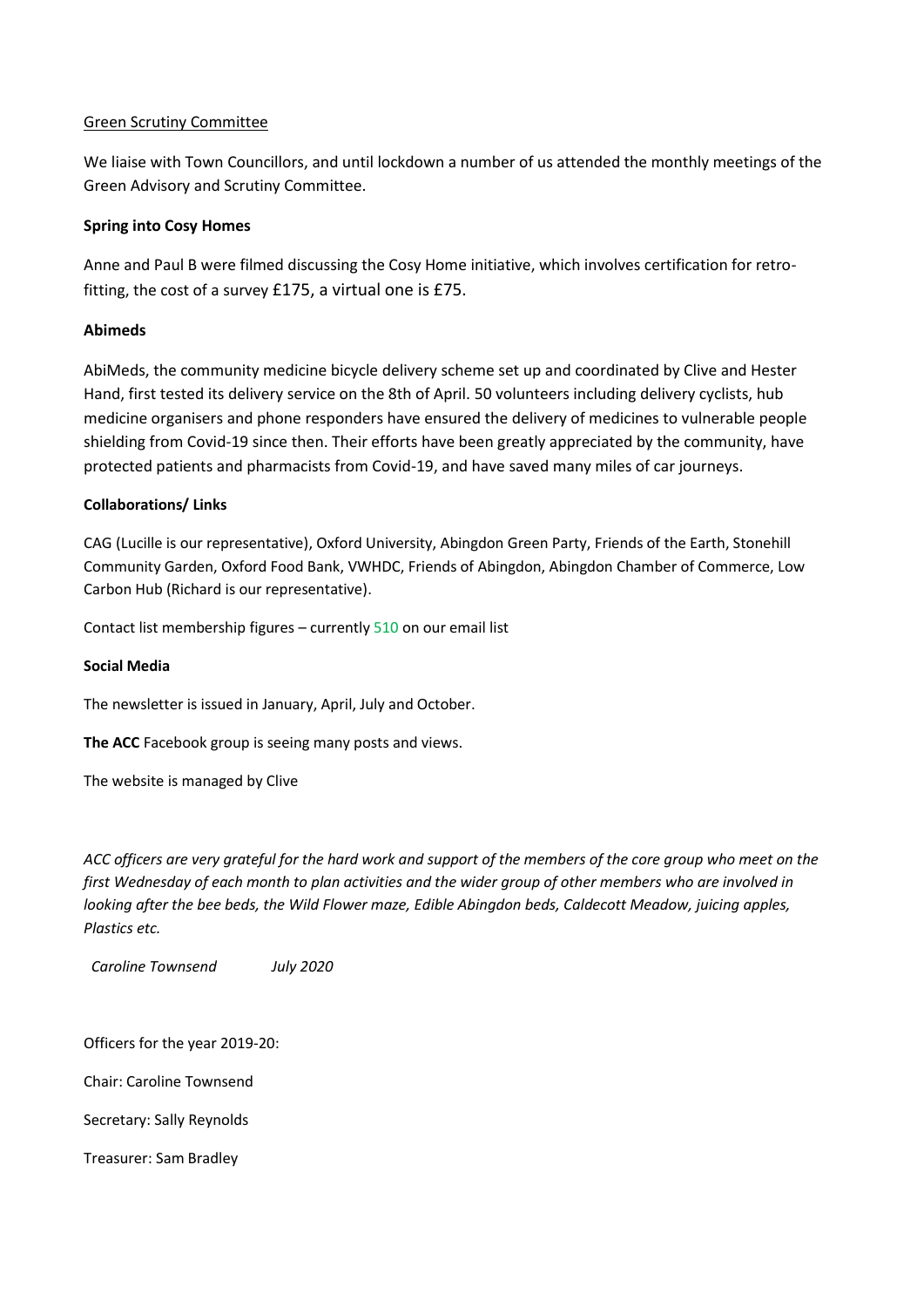# **ACC income-expenditure accounts 1 April 2019 – 31 March 2020**

# **SUMMARY**

|                                | y/e Mar 2020  | y/e Mar 2019                      |
|--------------------------------|---------------|-----------------------------------|
| b/fwd                          | 2,540.15<br>£ | 2,474.20<br>£                     |
| <b>Income Received</b>         | 3,530.00<br>£ | 2,088.85<br>£                     |
| <b>Insurance Grants</b>        | £             | 50.00<br>£                        |
| Total in                       | 6,070.15<br>£ | 4,613.05<br>£                     |
|                                |               |                                   |
| <b>Expenditure Paid Out</b>    | 2,295.49<br>£ | 2,022.89<br>£                     |
| Insurance deducted from grants | £             | 50.00<br>£                        |
| Total out                      | 2,295.49<br>£ | 2,072.89<br>£                     |
| <b>Balance</b>                 | 3,774.66<br>£ | 2,540.16<br>£                     |
|                                |               |                                   |
| Natwest account                | 3,741.79<br>£ | 2,448.91<br>£                     |
| Nationwide                     | £<br>-        | £<br>$\qquad \qquad \blacksquare$ |
| Petty Cash                     | 32.87<br>£    | 91.24<br>£                        |
| Cash Diff. written off/back    | $-E2.05$      | £<br>$\qquad \qquad \blacksquare$ |
| <b>Balance carried forward</b> | 3,772.61<br>£ | 2,540.15<br>£                     |
|                                |               |                                   |
| Difference 2019 to 2020 =      |               |                                   |
| £1,232.46                      |               |                                   |